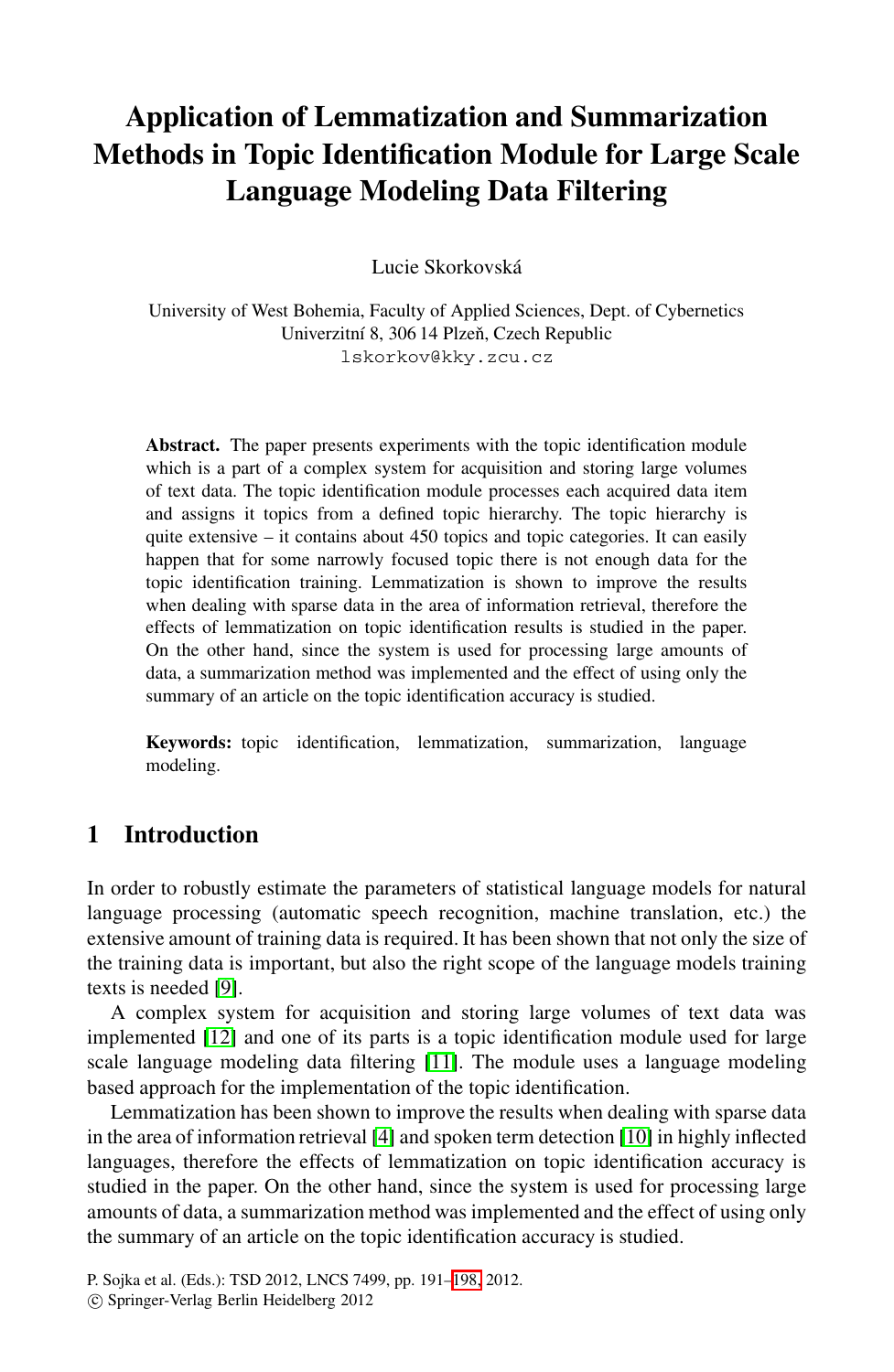# **2 System for Acquisition and Storing Data**

The topic identification module is a part of a system designed for collecting a large text corpus from Internet news servers described in [\[12\]](#page-7-1). The system consists of a SQL database and a set of text processing algorithms which use the database as a data storage for the whole system. One of the important features of the system is its modularity – new algorithms can be easily added as modules.

For the topic identification experiments the most important parts of the system are the text preprocessing modules. Each new article is obtained as a HTML page, then the *cleaning* algorithm is applied – it extracts the text and the metadata of the article. Then the *tokenization* and *text normalization* algorithms are applied – text is divided into a sequence of tokens and the non-orthographical symbols (mainly numbers) are substituted with a corresponding full-length form. The tokens of a normalized text are processed with a *vocabulary-based substitution* algorithm. Large vocabularies prepared by experts are used to fix the common typos, replace sequences of tokens with a multiword or to unify the written form of common terms. *Decapitalization* is also performed - substitutes the capitalized words at the beginning of sentences with the corresponding lower-case variants. The result of each of the preprocessing algorithm is stored as a text record in the database.

For the experiments described in this paper two new modules was added – automatic lemmatization module and automatic text summarization module.

#### **2.1 Lemmatization Module**

The task of the automatic lemmatization is to find a basic word form or a "lexical headword" of a given word. The use of some lemmatization preprocessing has been shown to be especially important for the highly inflected languages in the various tasks of natural language processing, such as keyword spotting or information retrieval.

The "lexical headword" of a word can be any of its forms, usually for example for a noun its singular nominativ is used or for a verb its infinitive. The particular base form of a word is given by creating the assignment between the word and its base form. The use of lemmatization leads to the reduction of the number of processed words – different forms of a word can be treated as one (its base form) – so it is especially advantageous in highly inflected languages, such as Czech, where for example a verb can have as much as fifty different forms.

The lemmatization module uses a lemmatizer described in the work [\[5\]](#page-7-5). This lemmatizer is automatically created from the data containing the pairs full word form – base word form. Based on this data a set of lemmatization rules and a vocabulary of base word forms is created. Also, a set of lemmatization examples is extracted, which is used for the lemmatization of the words that are not contained in the base word forms vocabulary. A lemmatizer created in this way has been shown to be fully sufficient in the task of information retrieval [\[6\]](#page-7-6).

#### **2.2 Summarization Module**

Automatic text summarization is a process of creating a compression of a given text (or texts) with the preservation of as much information as is possible. The content of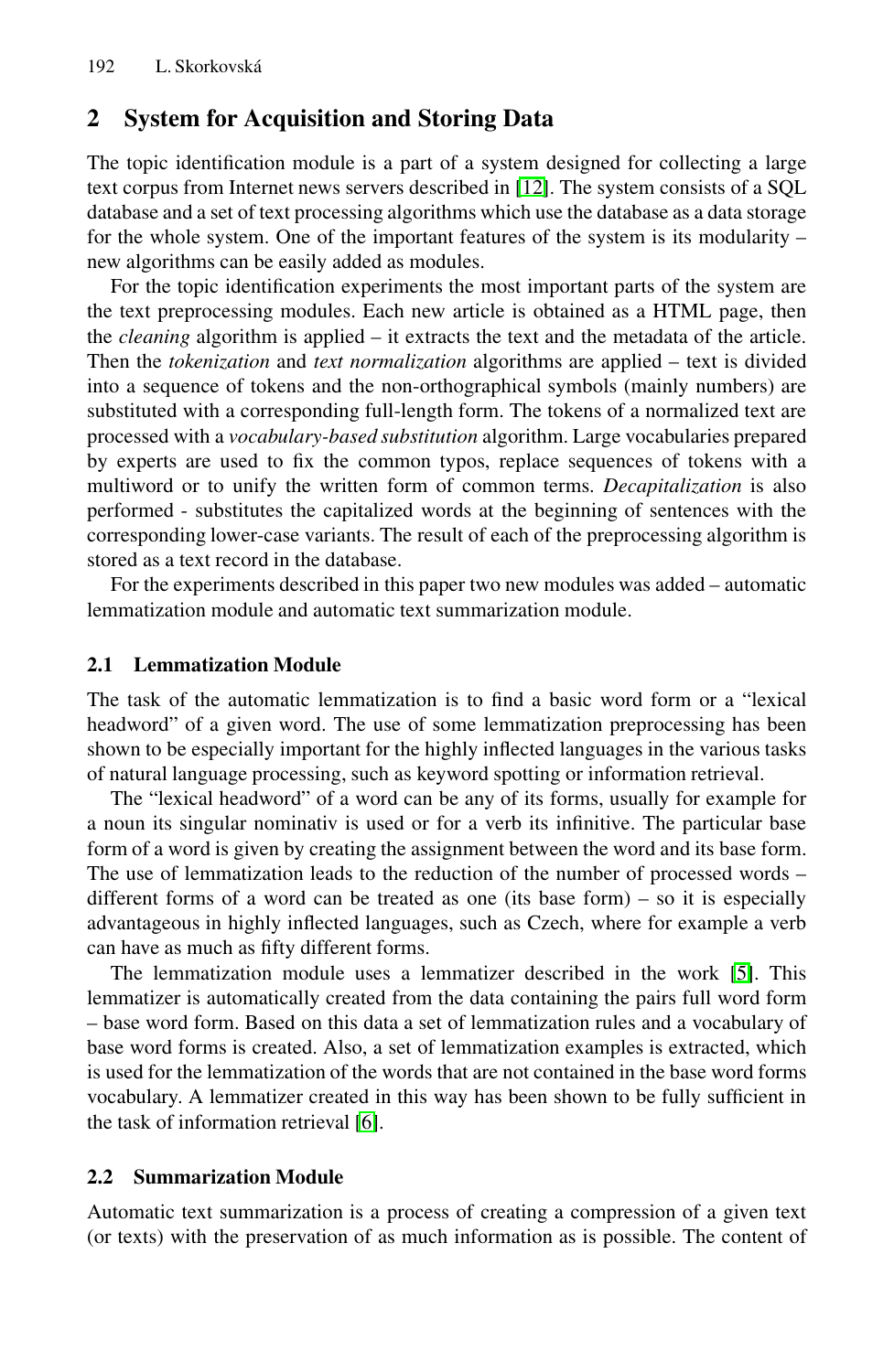the information can be either generic or topic related. Summarization can be done in two ways – *summary by extraction*, where the text of the summary is extracted from the original text, or *summary by abstraction*, where the text of the summary is automatically generated to rephrase the contained information.

The task of the extractive summarization is to choose a subset of sentences with the maximal information content. Statistic algorithms for extractive text summarization often requires large training data – for example the work [\[7\]](#page-7-7) uses a Bayesian classifier trained on a large corpus of professionally created abstracts to chose the sentences to include in the summary. On the other hand, when such training data is not accessible, the selection of the sentences is based on some heuristic features such as word frequency [\[8\]](#page-7-8), position of sentences [\[2\]](#page-6-1) in the text or the relation between sentences.

For the automatic summarization module an extractive generic summarization was chosen, as we want our summaries to preserve all the information contained in the original text, so the topic identification module can assign the correct topics. The implemented summarization algorithm selects the most important sentences in a text, where an importance of a sentence is measured by the importance of its words. One of the most commonly used measure for assessing the word importance in information retrieval area is the  $TF-IDF<sup>1</sup>$  measure, so we have decided to use it as well. The summary is created in a following way:

- 1. Split text to sentences and sentences to words.
- 2. For each term *t* in the document compute an *idf* weight:

$$
idf_t = \log \frac{N}{N_t} \tag{1}
$$

where  $N$  is the total number of sentences in the document and  $N_t$  is the number of sentences containing the term *t*.

- 3. For each sentence *s* compute a term frequency  $tf_t$ , for each term. We have used the normalization of the term frequency by the maximum term frequency in the sentence.
- 4. The importance score *S* of each sentence in the document is computed as:

$$
S_s = \sum_{t \in s} t f_{t,s} \cdot idf_t \tag{2}
$$

5. The five sentences with the highest score *S* are included in the summary.

#### **2.3 Topic Identification Module**

<span id="page-2-0"></span>The main purpose of the topic identification module is to filter the huge amount of data according to their topics for the future use as the language modeling training data. Currently, the topic identification module uses a language modeling based classification algorithm and assigns 3 topics to each article. Topics are chosen from a hierarchical system – a "topic tree". Further information about the topic identification module can be found in [\[11\]](#page-7-2).

<sup>1</sup> Term Frequency – Inverse Document Frequency.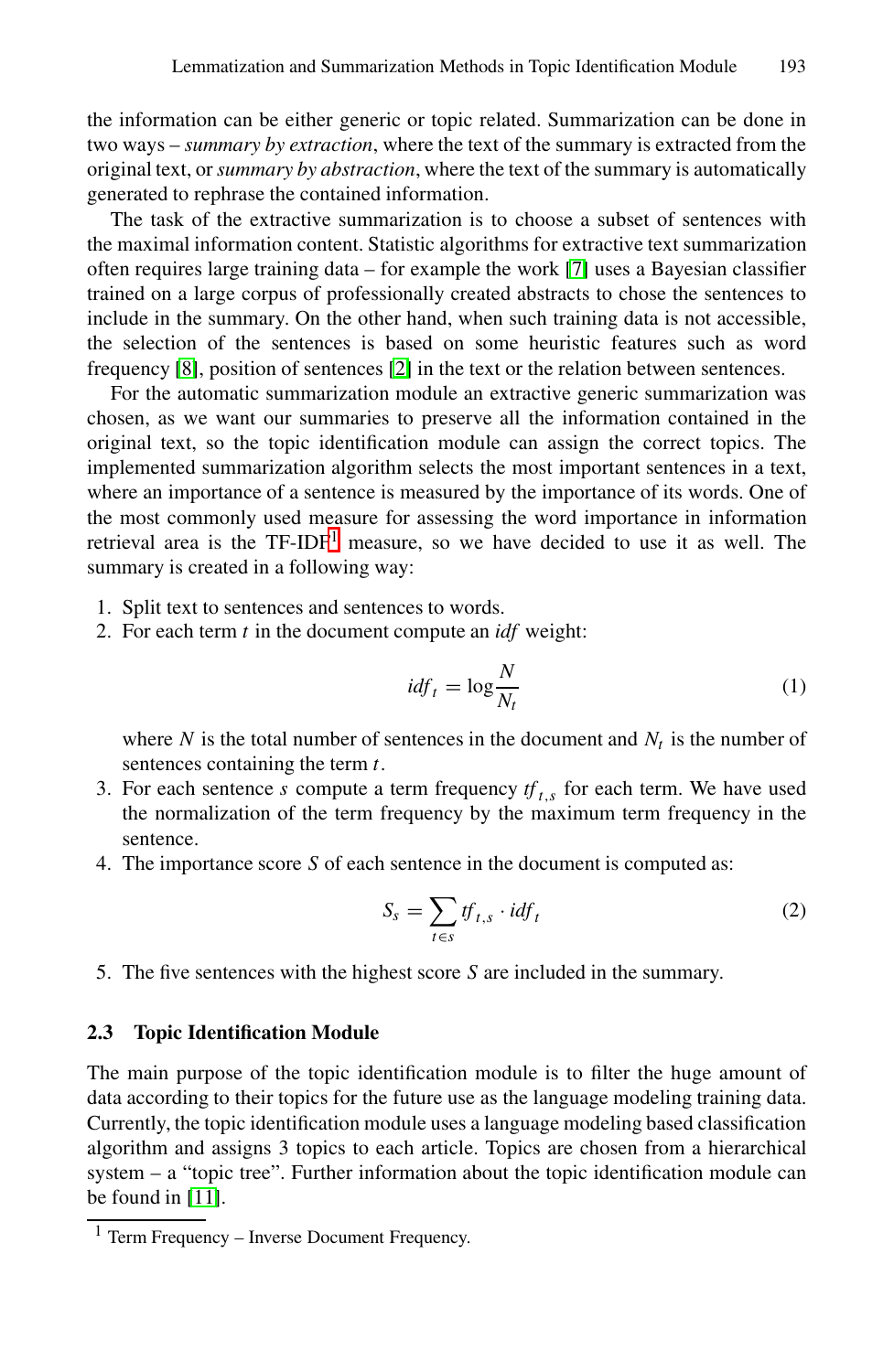<span id="page-3-0"></span>**Topic Tree.** The topic hierarchy was built in a form of a topic tree, it is based on our expert findings in topic distribution in the articles on the Czech favorite news servers like *CeskéNoviny.cz* or *iDnes.cz*. At present the topic tree has 32 generic topic categories like politics, schools or sports, each of this main category has its subcategories with the "smallest" topics represented as leaves of this tree. The deepest path in the tree has a length of four nodes(industry - energetics - energy solar), an example can be seen on Figure [1.](#page-3-0)



**Fig. 1.** Branch of the topic tree representing the industry topics

For the experiments the same topic tree as in [\[11\]](#page-7-2) was used – it contains about  $450$ topics and topic categories, which correspond to the keywords assigned to the articles on the mentioned news servers. The articles with these "originally" assigned topics were used as training texts for identification algorithms.

**Identification Algorithm.** Current version of the topic identification module uses a language modeling based approach chosen due to the results of experiments published in [\[11\]](#page-7-2). This approach is similar to the Naive Bayes classifier, used for example in the work [\[1\]](#page-6-2).

The probability  $P(T|A)$  of an article A belonging to a topic T is computed as

$$
P(T|A) \propto P(T) \prod_{t \in A} P(t|T)
$$
 (3)

where  $P(T)$  is the prior probability of a topic *T* and  $P(t|T)$  is a conditional probability of a term *t* given the topic *T* . The probability is estimated by the maximum likelihood estimate as the relative frequency of the term *t* in the training articles belonging to the topic *T* :

$$
\hat{P}(t|T) = \frac{t f_{t,T}}{N_T} \tag{4}
$$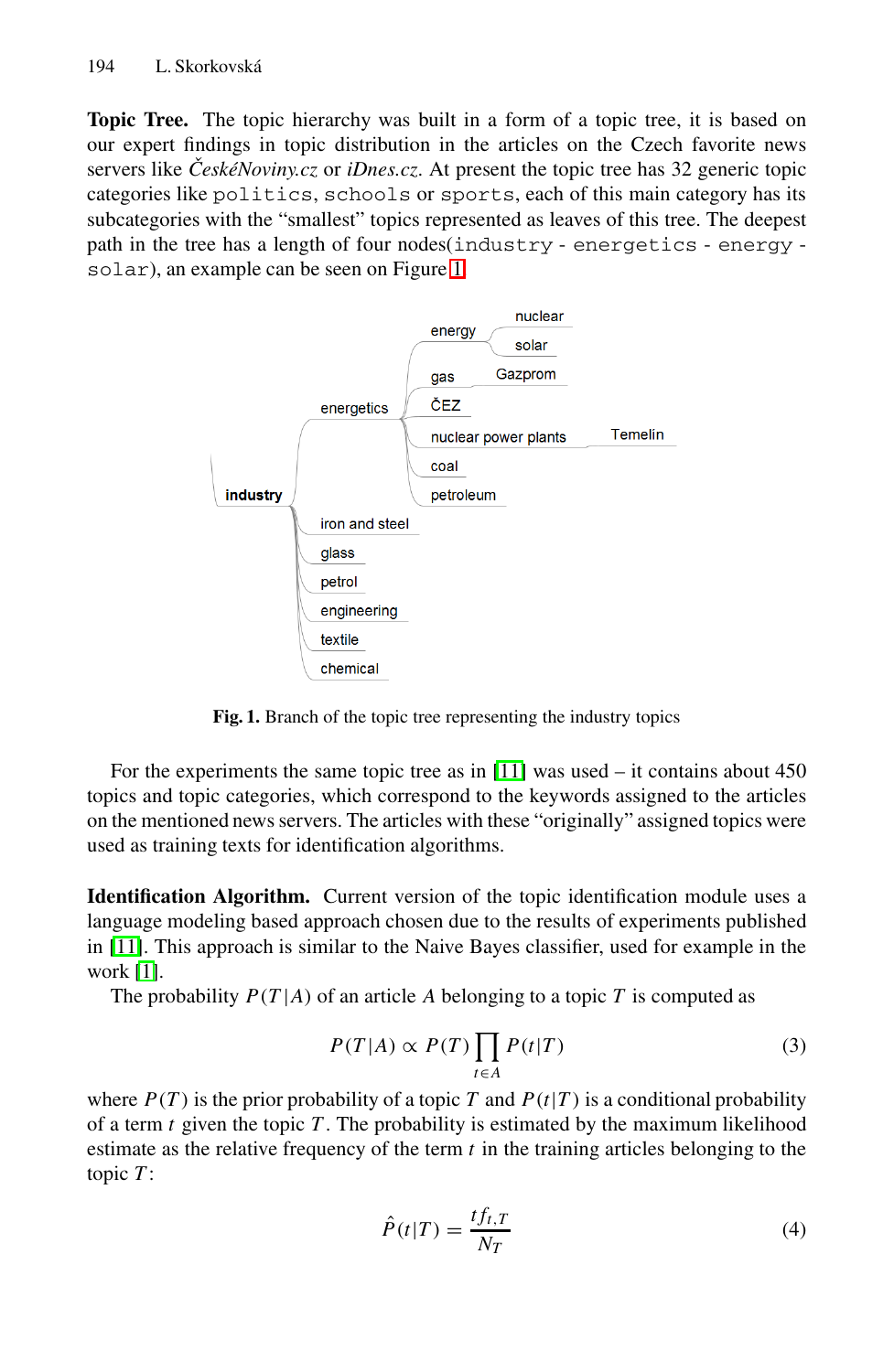where  $tf_{t,T}$  is the frequency of the term *t* in *T* and  $N_T$  is the total number of tokens in articles of the topic *T* .

The goal of this language modeling based approach is to find the most likely topics *T* of an article *A* - for each article the three topics with the highest probability  $P(T|A)$ are chosen. The prior probability of the topic  $\hat{P}(T)$  is not used.

# **3 Evaluation**

<span id="page-4-0"></span>For the experiments on the effect of the automatic lemmatization and summarization algorithms three smaller collections containing the articles from the news server *CeskéNoviny.cz* was separated from the whole corpus. This collections contain 5,000, 10,000 and 31,419 articles, details about the exact number of articles and the separation to training / testing data is shown in Table [1.](#page-4-0) The articles from *CeskéNoviny.cz* have included the originally assigned keywords from their authors, which were used as the training and reference topics.

**Table 1.** Number of articles in the test collections and the training / testing data parts

| collection name  articles training  test |                                    |  |
|------------------------------------------|------------------------------------|--|
| 5k                                       | $\parallel$ 5,000   4,000   1,000  |  |
| 10 <sub>k</sub>                          | $\parallel$ 10,000 \ 8,000 \ 2,000 |  |
| 30k                                      | $\parallel$ 31,419 27,000 4,419    |  |

**collection name articles training test**

Evaluation from the point of view of information retrieval (IR) was performed on the collections, where each newly downloaded article is considered as a query in IR and precision  $(P)$  and recall  $(R)$  is computed for the answer topic set:

$$
P = \frac{T_C}{T_A}, \qquad R = \frac{T_C}{T_R} \tag{5}
$$

where  $T_A$  is the number of topics assigned to the article,  $T_C$  is the number of correctly assigned topics and  $T_R$  is the number of relevant reference topics. An average of these measures is then computed across a set of testing articles. The *F*1-measure is then computed from the (*P*) and (*R*) measures:

$$
F_1 = 2\frac{P \cdot R}{P + R} \tag{6}
$$

The training of the topic identification is done by counting the statistics containing the number of occurrences of each word in the whole collection, number of occurrences of each word in each document and the number of occurrences of each word in the documents belonging to a topic. These statistics can be trained from each kind of a text record in the database (result of a preprocessing step). For our experiments, the statistics for each of the collections were trained from the text preprocessed by following modules:

**–** *Replaced* - tokenization, text normalization, decapitalization and vocabulary-based substitution modules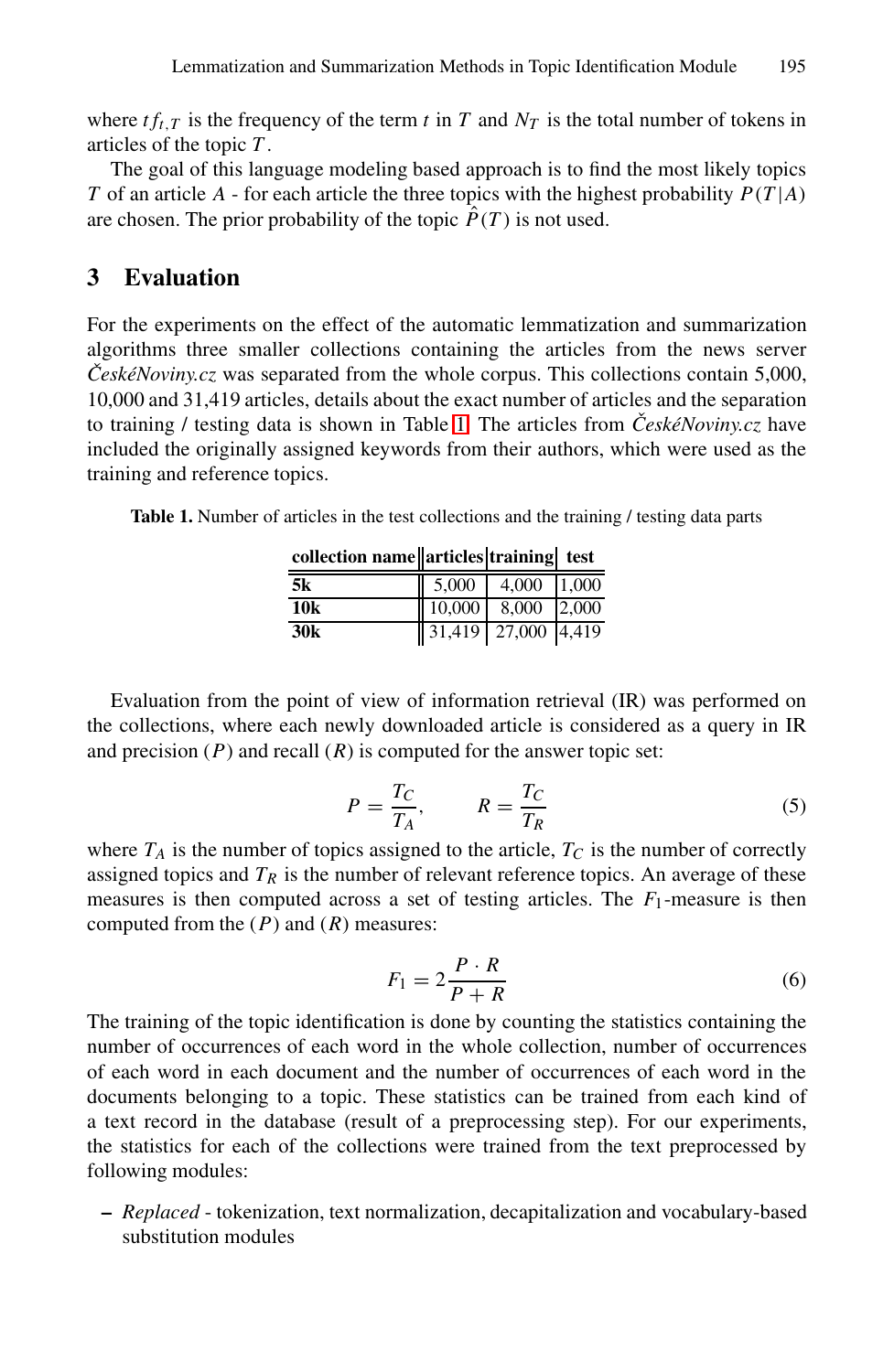- **–** *Lemma* tokenization, text normalization and lemmatization modules
- **–** *Summary* tokenization, text normalization, decapitalization, vocabulary-based substitution and summarization modules

<span id="page-5-0"></span>The results of the topic identification on the different sized and preprocessed collections can be seen in Table [2.](#page-5-0) Testing articles were preprocessed in the same way as the collections – *replaced*, *lemma* and *summary* (first 3 columns of the table). For the summarization testing, there was done also the summary from the lemmatized testing articles (for the combination with *lemma* preprocessed collection – column 4 of the table) and from the *replaced* testing articles (combination with *replaced* preprocessed collection – column 5 of the table).

| coll./art. |                | replaced | lemma  | summary | lemma/summary | replaced/summary |
|------------|----------------|----------|--------|---------|---------------|------------------|
| 5k         | P              | 0.5366   | 0.5547 | 0.5028  | 0.5457        | 0.5374           |
|            | R              | 0.5544   | 0.5754 | 0.5155  | 0.5686        | 0.5546           |
|            | F <sub>1</sub> | 0.5454   | 0.5649 | 0.5091  | 0.5569        | 0.5459           |
| <b>10k</b> | P              | 0.5481   | 0.5536 | 0.5024  | 0.5378        | 0.5293           |
|            | R              | 0.5472   | 0.5555 | 0.4979  | 0.5421        | 0.53             |
|            | F <sub>1</sub> | 0.5476   | 0.5546 | 0.5002  | 0.54          | 0.5296           |
| 30k        | P              | 0.5864   | 0.5859 | 0.5387  | 0.5588        | 0.5598           |
|            | R              | 0.6125   | 0.6155 | 0.5616  | 0.5921        | 0.5884           |
|            | F <sub>1</sub> | 0.5992   | 0.6003 | 0.5499  | 0.575         | 0.5737           |

<span id="page-5-1"></span>**Table 2.** Results of topic identification on different collections



**Fig. 2.** Comparison of the number of lines of the database tables used to store the topic identification statistics for the 3 types of the training articles preprocessing

From the table we can draw following conclusions:

**–** The summarized text is not suitable for training topic identification statistics, results in column summary are the worst for all sizes of collections. This is not surprising,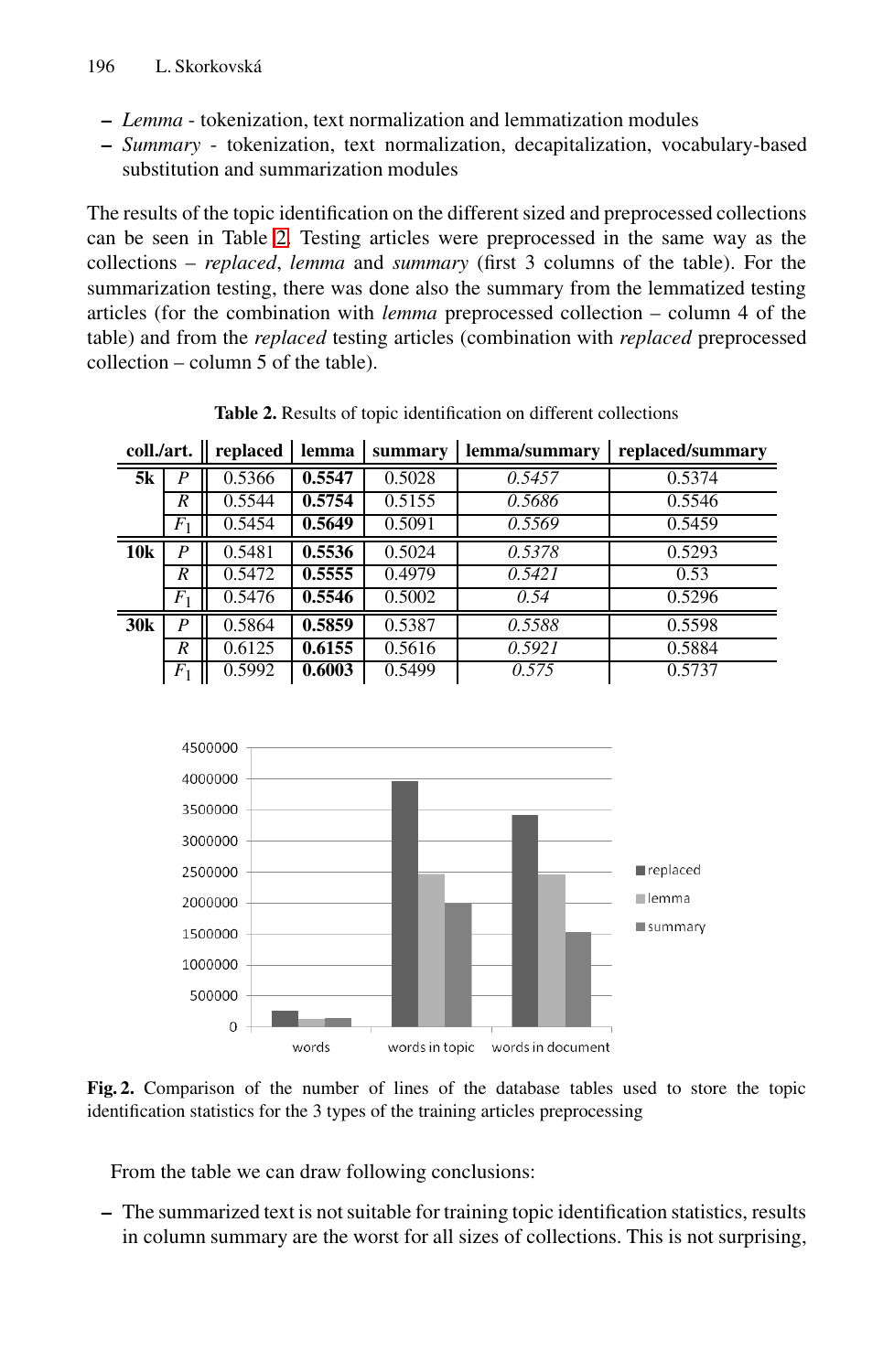as much less text is used for counting the statistics so the topic important words may be missing.

- **–** The use of lemmatization seems to improve the topic identification results, especially on the smaller collections 5k and 10k. Lemmatization also reduces the size of the database tables used to store the topic identification statistics (for comparison see Figure [2\)](#page-5-1).
- **–** The most interesting finding of our experiments can be seen in column lemma/summary. When needed, a faster computation of topic identification using summarized and lemmatized texts can be used with a minimum loss on the topic identification accuracy.

### **4 Conclusions and Future Work**

The evaluation of topic identification accuracy suggests that the lemmatization algorithm should be used for text preprocessing, as the accuracy of topic identification are slightly better than without the lemmatization. On the top of that, is was shown that the use of lemmatization reduces the size of stored database word statistics tables almost about a half. The lemmatized database with the combination of summarized test articles has only slightly worse topic identification accuracy, but the time needed for the topic identification of an article is reduced as the computation of the probability  $P(T|A)$  of an article belonging to a topic is done over a reduced set of words.

For the future work, we would like to implement more complex summarization algorithm, currently the Graph-based LexRank method [\[3\]](#page-6-3) for text summarization is being implemented. It may have an effect on the topic identification accuracy if the sentences in the summary will be chosen better. Also, we would like to use the summarization module for example for the multi-document topic oriented summaries or for the actuality summaries – summary of what happened in the last week for example.

<span id="page-6-2"></span><span id="page-6-1"></span>**Acknowledgments.** This research was supported by the Ministry of Education, Youth and Sports of the Czech Republic project No. LM2010013 and by the grant of the University of West Bohemia, project No. SGS-2010-054.

# <span id="page-6-3"></span>**References**

- <span id="page-6-0"></span>1. Asy'arie, A.D., Pribadi, A.W.: Automatic news articles classification in indonesian language by using naive bayes classifier method. In: Proceedings of the 11th International Conference on Information Integration and Web-based Applications & Services, iiWAS 2009, pp. 658– 662. ACM, New York (2009)
- 2. Edmundson, H.P.: New methods in automatic extracting. J. ACM 16(2), 264–285 (1969)
- 3. Erkan, G., Radev, D.R.: Lexrank: graph-based lexical centrality as salience in text summarization. J. Artif. Int. Res. 22(1), 457–479 (2004)
- 4. Ircing, P., Müller, L.: Benefit of Proper Language Processing for Czech Speech Retrieval in the CL-SR Task at CLEF 2006. In: Peters, C., Clough, P., Gey, F.C., Karlgren, J., Magnini, B., Oard, D.W., de Rijke, M., Stempfhuber, M. (eds.) CLEF 2006. LNCS, vol. 4730, pp. 759–765. Springer, Heidelberg (2007)